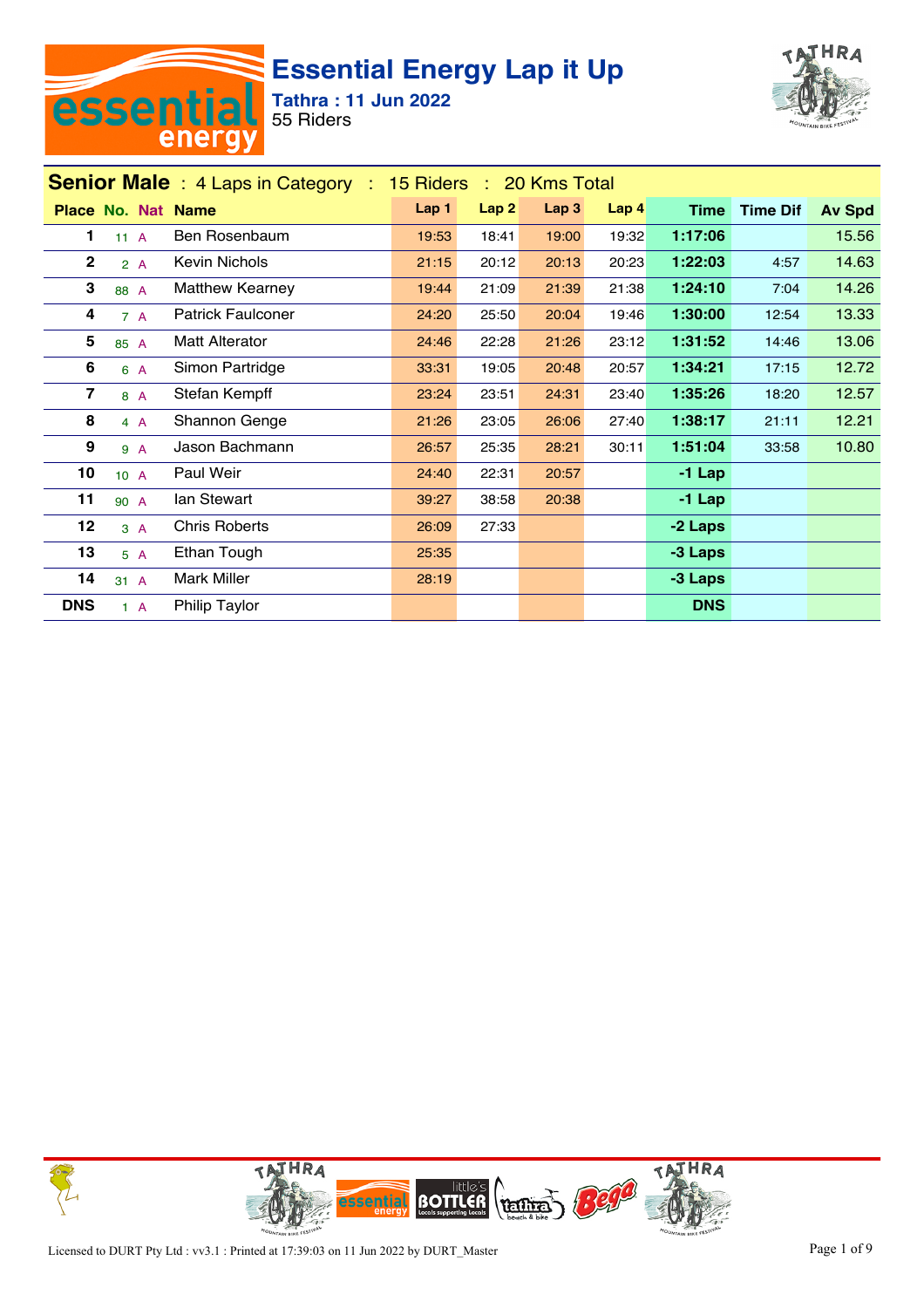



| <b>Senior Female</b> : 4 Laps in Category : 3 Riders : 15 Kms Total |       |       |                      |       |            |                      |  |  |  |
|---------------------------------------------------------------------|-------|-------|----------------------|-------|------------|----------------------|--|--|--|
| <b>Place No. Nat Name</b>                                           |       |       | $Lap1$ $Lap2$ $Lap3$ | Lap 4 |            | Time Time Dif Av Spd |  |  |  |
| 1 <sub>21</sub> A Michelle Mitchell                                 | 25:05 | 23:37 | 27.15                |       | $-1$ Lap   |                      |  |  |  |
| <b>DNS</b><br>22 A Laura Howarth                                    |       |       |                      |       | <b>DNS</b> |                      |  |  |  |
| <b>DNS</b> $_{87}$ A Dianne Astwood                                 |       |       |                      |       | <b>DNS</b> |                      |  |  |  |

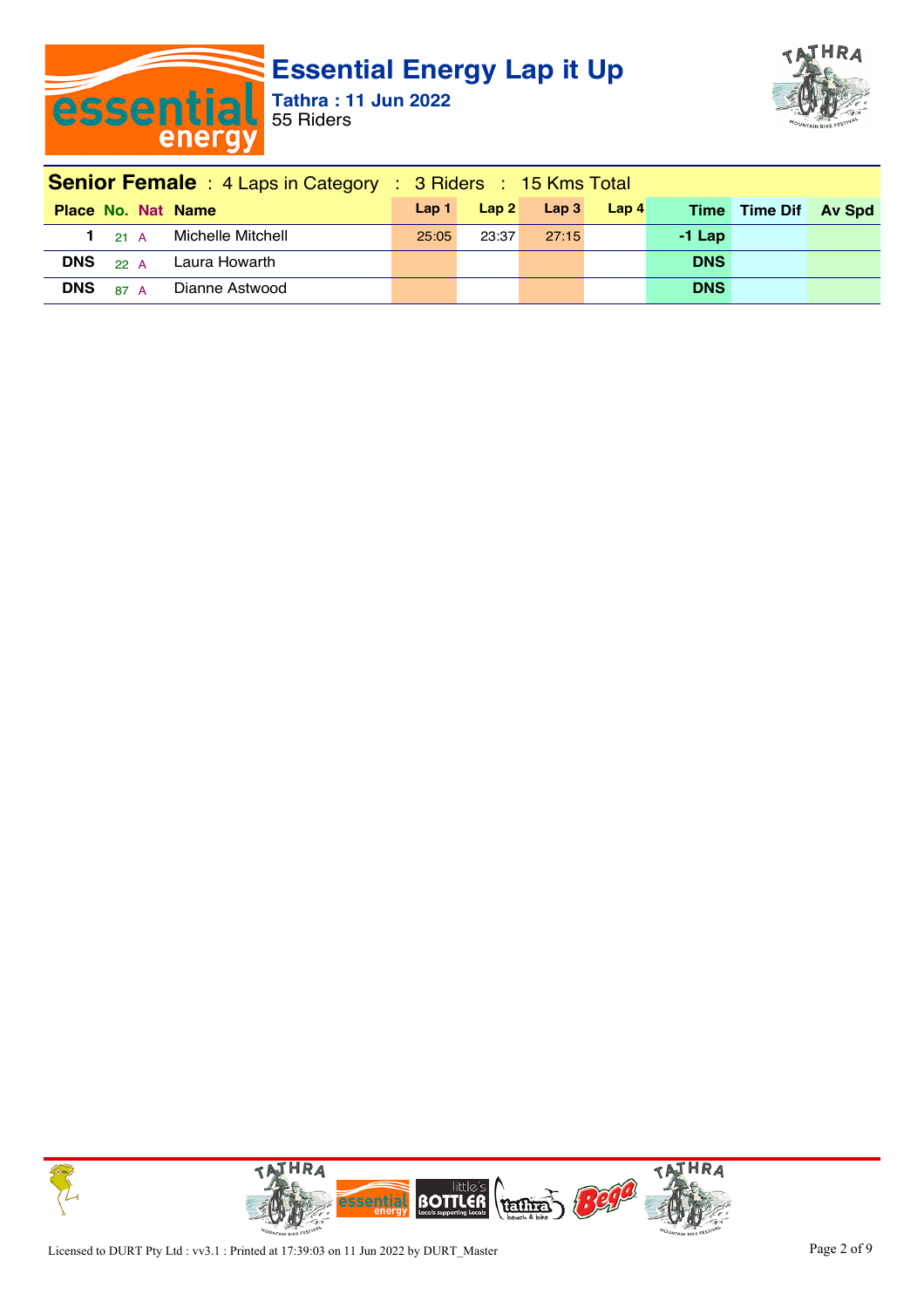



| <b>U17 Male</b> : 4 Laps in Category : 2 Riders : 20 Kms Total |       |       |                                             |       |         |                      |       |  |  |  |
|----------------------------------------------------------------|-------|-------|---------------------------------------------|-------|---------|----------------------|-------|--|--|--|
| <b>Place No. Nat Name</b>                                      | Lap1  |       | $\mathsf{Lap} \, 2 \quad \mathsf{Lap} \, 3$ | Lap4  |         | Time Time Dif Av Spd |       |  |  |  |
| 1 <sub>71</sub> A Byron Garden                                 | 18:30 | 21:06 | 21:14                                       | 22:35 | 1:23:25 |                      | 14.39 |  |  |  |
| Rowan Faulconer<br><b>2</b> $72 A$                             | 19:48 | 21:07 | 21:40                                       | 21:44 | 1:24:19 | 0:54                 | 14.23 |  |  |  |

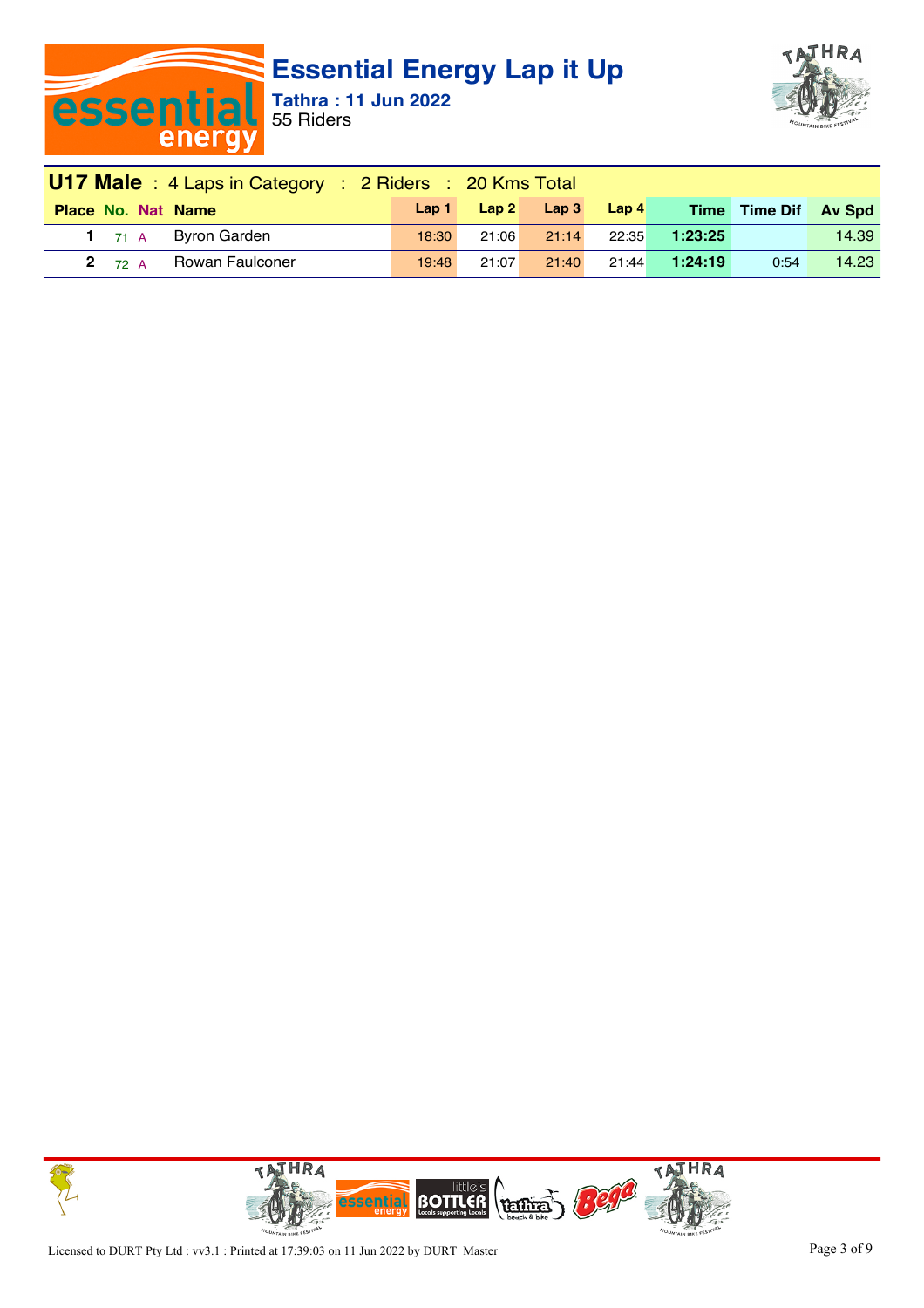



| <b>U17 Female</b> : 4 Laps in Category : 1 Riders : 20 Kms Total |       |       |                                                 |       |               |                      |       |  |
|------------------------------------------------------------------|-------|-------|-------------------------------------------------|-------|---------------|----------------------|-------|--|
| <b>Place No. Nat Name</b>                                        |       |       | $\textsf{Lap1}$ $\textsf{Lap2}$ $\textsf{Lap3}$ | Lap 4 |               | Time Time Dif Av Spd |       |  |
| 1 $_{75}$ A Antje Kempff                                         | 23:25 | 23:52 | 24:30                                           |       | 23:39 1:35:26 |                      | 12.57 |  |

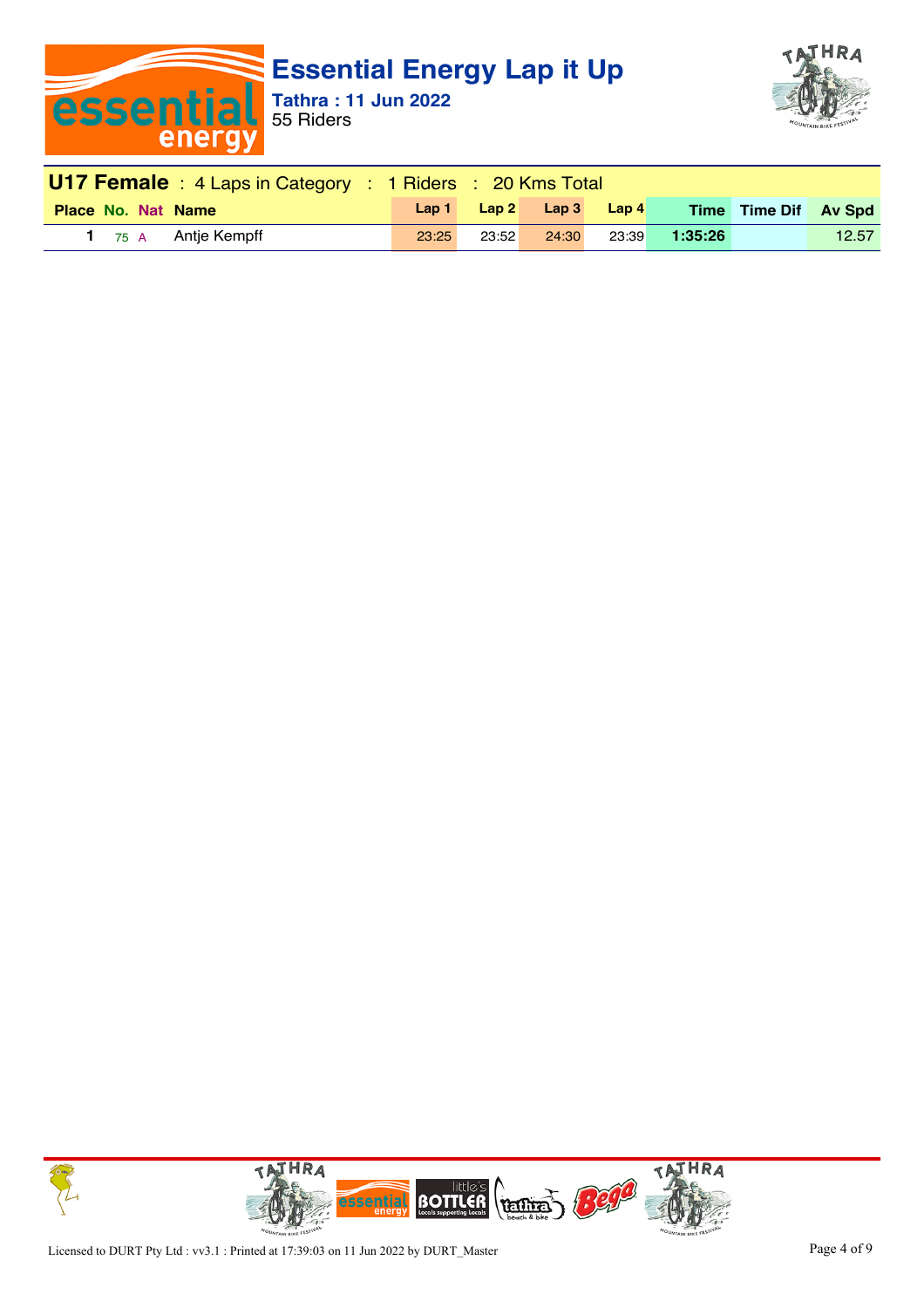



| <b>U15 Male</b> : 4 Laps in Category : 5 Riders : 20 Kms Total |                  |       |                  |                  |             |                 |               |
|----------------------------------------------------------------|------------------|-------|------------------|------------------|-------------|-----------------|---------------|
| Place No. Nat Name                                             | Lap <sub>1</sub> | Lap2  | Lap <sub>3</sub> | Lap <sub>4</sub> | <b>Time</b> | <b>Time Dif</b> | <b>Av Spd</b> |
| Lukas Kempff<br>61 A                                           | 18:00            | 18:52 | 19:55            | 19:08            | 1:15:55     |                 | 15.81         |
| Tom Jennings<br>2<br>62 A                                      | 21:33            | 22:02 | 22:45            | 23:03            | 1:29:23     | 13:28           | 13.43         |
| <b>Tasman Alterator</b><br>3<br>86 A                           | 21:36            | 22:57 | 22:59            | 24:13            | 1:31:45     | 15:50           | 13.08         |
| Axel Beattie<br>4<br>63 A                                      | 23:14            | 26:18 | 28:18            | 24:08            | 1:41:58     | 26:03           | 11.77         |
| Cosmo O'Leary<br>5<br>64 A                                     | 23:13            | 24:06 | 27:05            | 27:50            | 1:42:14     | 26:19           | 11.74         |

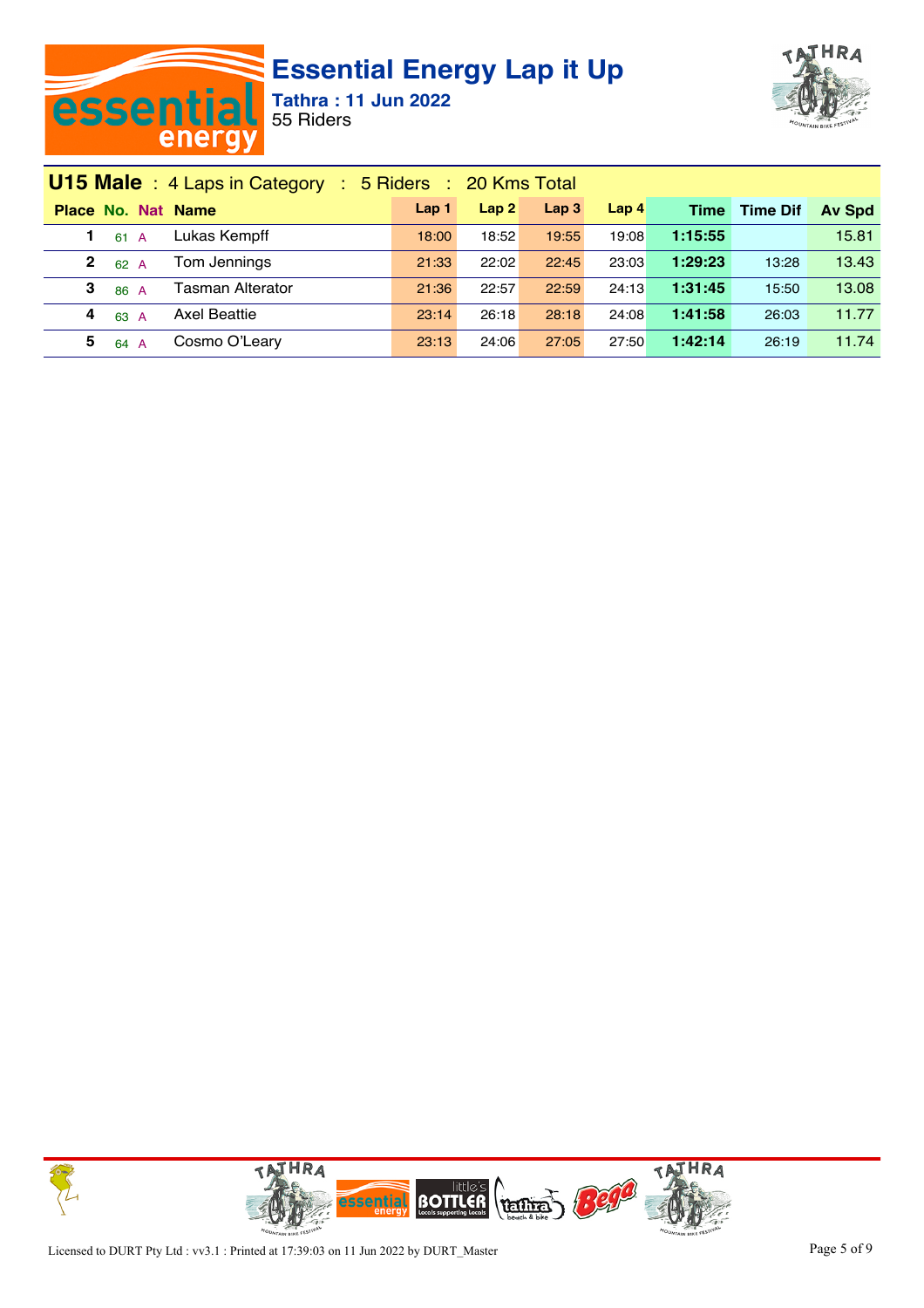



| <b>U15 Female</b> : 4 Laps in Category : 1 Riders : 5 Kms Total |                           |  |                                                           |       |         |                      |  |  |  |
|-----------------------------------------------------------------|---------------------------|--|-----------------------------------------------------------|-------|---------|----------------------|--|--|--|
| <b>Place No. Nat Name</b>                                       | $\lfloor$ Lap 1 $\lfloor$ |  | $\mathsf{L}$ ap $\mathsf{2}$ $\mathsf{L}$ ap $\mathsf{3}$ | Lap 4 |         | Time Time Dif Av Spd |  |  |  |
| 1 <sub>65</sub> A Casey Roberts                                 | 41.12                     |  |                                                           |       | -3 Laps |                      |  |  |  |

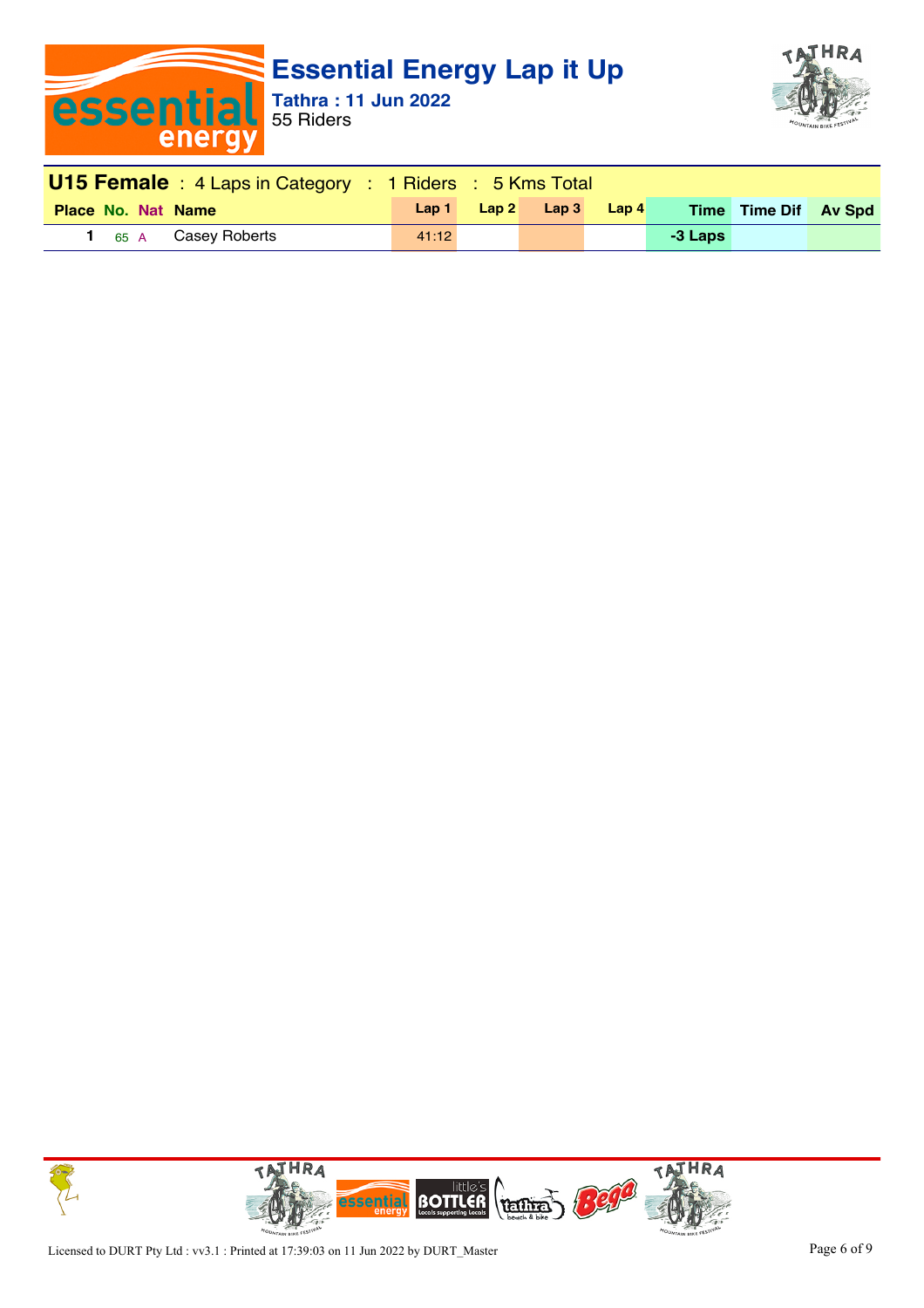



| <b>U13 Male</b> : 4 Laps in Category : 19 Riders :<br>20 Kms Total |                           |                          |       |                  |                  |       |             |                 |               |  |
|--------------------------------------------------------------------|---------------------------|--------------------------|-------|------------------|------------------|-------|-------------|-----------------|---------------|--|
|                                                                    | <b>Place No. Nat Name</b> |                          | Lap 1 | Lap <sub>2</sub> | Lap <sub>3</sub> | Lap 4 | <b>Time</b> | <b>Time Dif</b> | <b>Av Spd</b> |  |
| 1                                                                  | 91 A                      | Dylan Parker             | 23:15 | 21:47            | 22:44            | 21:36 | 1:29:22     |                 | 13.43         |  |
| $\mathbf 2$                                                        | 51 A                      | Tai Bexterman            | 21:21 | 22:40            | 24:27            | 25:47 | 1:34:15     | 4:53            | 12.73         |  |
| 3                                                                  | 49 A                      | <b>Brodie Bywater</b>    | 23:20 | 23:18            | 24:20            | 27:44 | 1:38:42     | 9:20            | 12.16         |  |
| 4                                                                  | 45 A                      | Oliver Bachmann          | 26:56 | 25:36            | 28:21            | 30:11 | 1:51:04     | 21:42           | 10.80         |  |
| 5                                                                  | 60 A                      | Jed Beattie              | 23:37 | 25:58            | 26:32            | 35:24 | 1:51:31     | 22:09           | 10.76         |  |
| 6                                                                  | 42 A                      | Lucas Mulholland         | 24:46 | 27:05            | 30:48            | 31:15 | 1:53:54     | 24:32           | 10.54         |  |
| 7                                                                  | 46 A                      | <b>James Harris</b>      | 24:23 | 28:25            | 38:10            |       | $-1$ Lap    |                 |               |  |
| 8                                                                  | 50 A                      | Asher Bywater            | 28:13 | 35:54            | 34:27            |       | $-1$ Lap    |                 |               |  |
| 9                                                                  | 48 A                      | <b>Harrison Tudor</b>    | 23:25 | 25:04            |                  |       | -2 Laps     |                 |               |  |
| 10                                                                 | 52 A                      | Arlo Tait                | 23:40 | 26:18            |                  |       | -2 Laps     |                 |               |  |
| 11                                                                 | 44 A                      | <b>William Faulconer</b> | 24:21 | 25:49            |                  |       | -2 Laps     |                 |               |  |
| 12                                                                 | 53 A                      | Jarrah Totterdell        | 32:04 | 36:28            |                  |       | -2 Laps     |                 |               |  |
| 13                                                                 | 54 A                      | Archie Rosenbaum         | 31:54 | 42:07            |                  |       | -2 Laps     |                 |               |  |
| 14                                                                 | 81 A                      | Valentino Galli          | 31:57 | 45:42            |                  |       | -2 Laps     |                 |               |  |
| 15                                                                 | 41 A                      | <b>Hamish Mulholland</b> | 32:08 | 45:36            |                  |       | -2 Laps     |                 |               |  |
| 16                                                                 | 43 A                      | Lijah Doughty            | 41:38 |                  |                  |       | -3 Laps     |                 |               |  |
| <b>DNF</b>                                                         | 83 A                      | Samuel Sullivan          |       |                  |                  |       | <b>DNF</b>  |                 |               |  |
| <b>DNF</b>                                                         | 84 A                      | <b>Robert Sullivan</b>   |       |                  |                  |       | <b>DNF</b>  |                 |               |  |
| <b>DNS</b>                                                         | 47 A                      | <b>Texas Howarth</b>     |       |                  |                  |       | <b>DNS</b>  |                 |               |  |

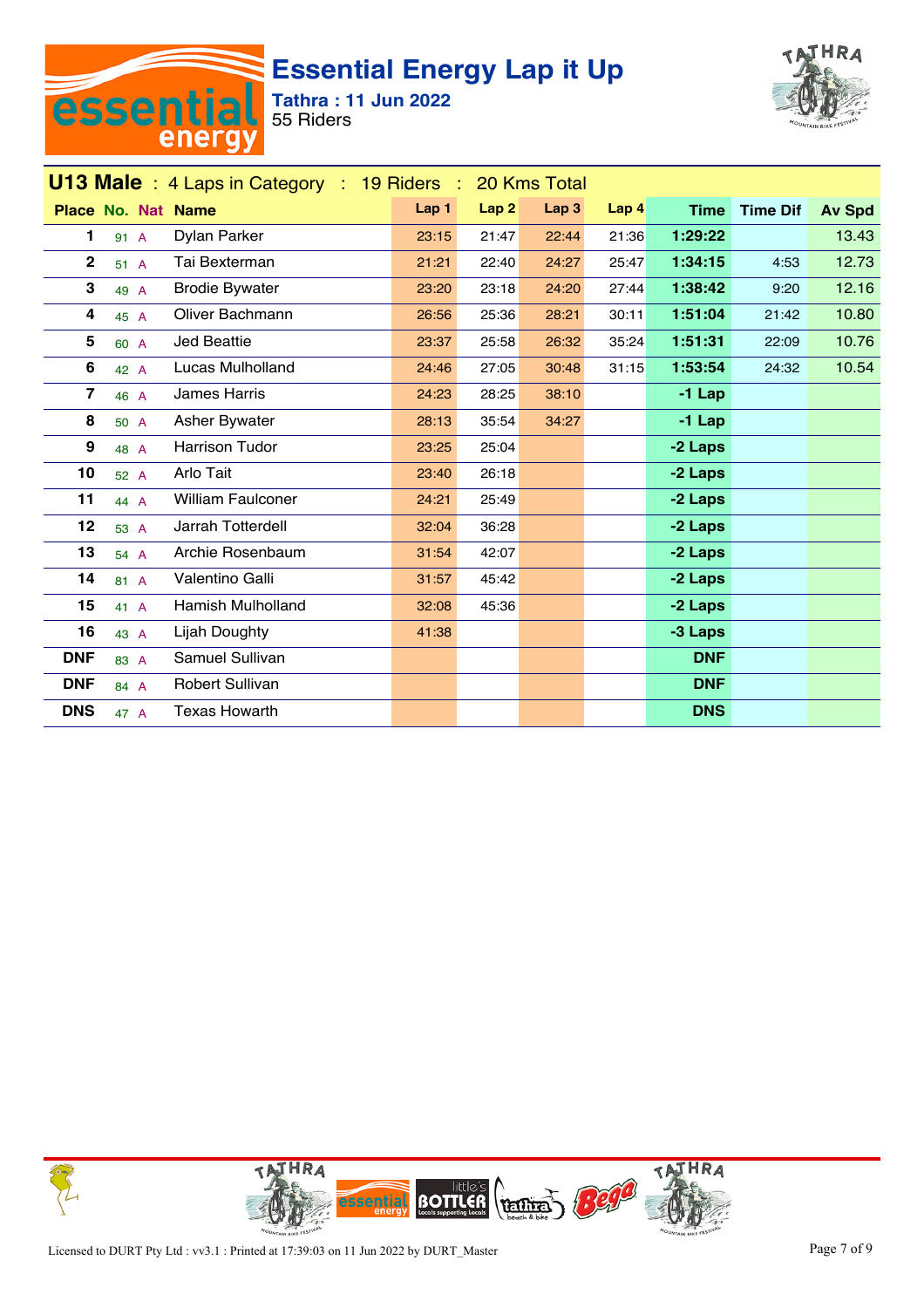



|              | <b>U13 Female</b> : 4 Laps in Category : 8 Riders : 15 Kms Total |  |                           |                  |       |                  |                  |             |                 |               |  |  |
|--------------|------------------------------------------------------------------|--|---------------------------|------------------|-------|------------------|------------------|-------------|-----------------|---------------|--|--|
|              |                                                                  |  | <b>Place No. Nat Name</b> | Lap <sub>1</sub> | Lap2  | Lap <sub>3</sub> | Lap <sub>4</sub> | <b>Time</b> | <b>Time Dif</b> | <b>Av Spd</b> |  |  |
|              | 57 A                                                             |  | Poppy Mitchell            | 23:34            | 24:42 | 27:40            |                  | $-1$ Lap    |                 |               |  |  |
| $\mathbf{2}$ | 80 A                                                             |  | Annabelle Bayliss         | 32:00            | 36:05 |                  |                  | -2 Laps     |                 |               |  |  |
| 3            | 82 A                                                             |  | Gia Galli                 | 28:16            | 42:43 |                  |                  | -2 Laps     |                 |               |  |  |
| 4            | 89 A                                                             |  | Amelia Stewart            | 39:26            | 38:59 |                  |                  | -2 Laps     |                 |               |  |  |
| 5            | 58 A                                                             |  | Alba Van Der Meulen       | 28:16            |       |                  |                  | -3 Laps     |                 |               |  |  |
| 6            | 55 A                                                             |  | Ella Partridge            | 33:31            |       |                  |                  | -3 Laps     |                 |               |  |  |
| 7            | 56 A                                                             |  | Bonnie Rossini            | 33.33            |       |                  |                  | -3 Laps     |                 |               |  |  |
| <b>DNS</b>   | 59 A                                                             |  | Kalais Parker             |                  |       |                  |                  | <b>DNS</b>  |                 |               |  |  |